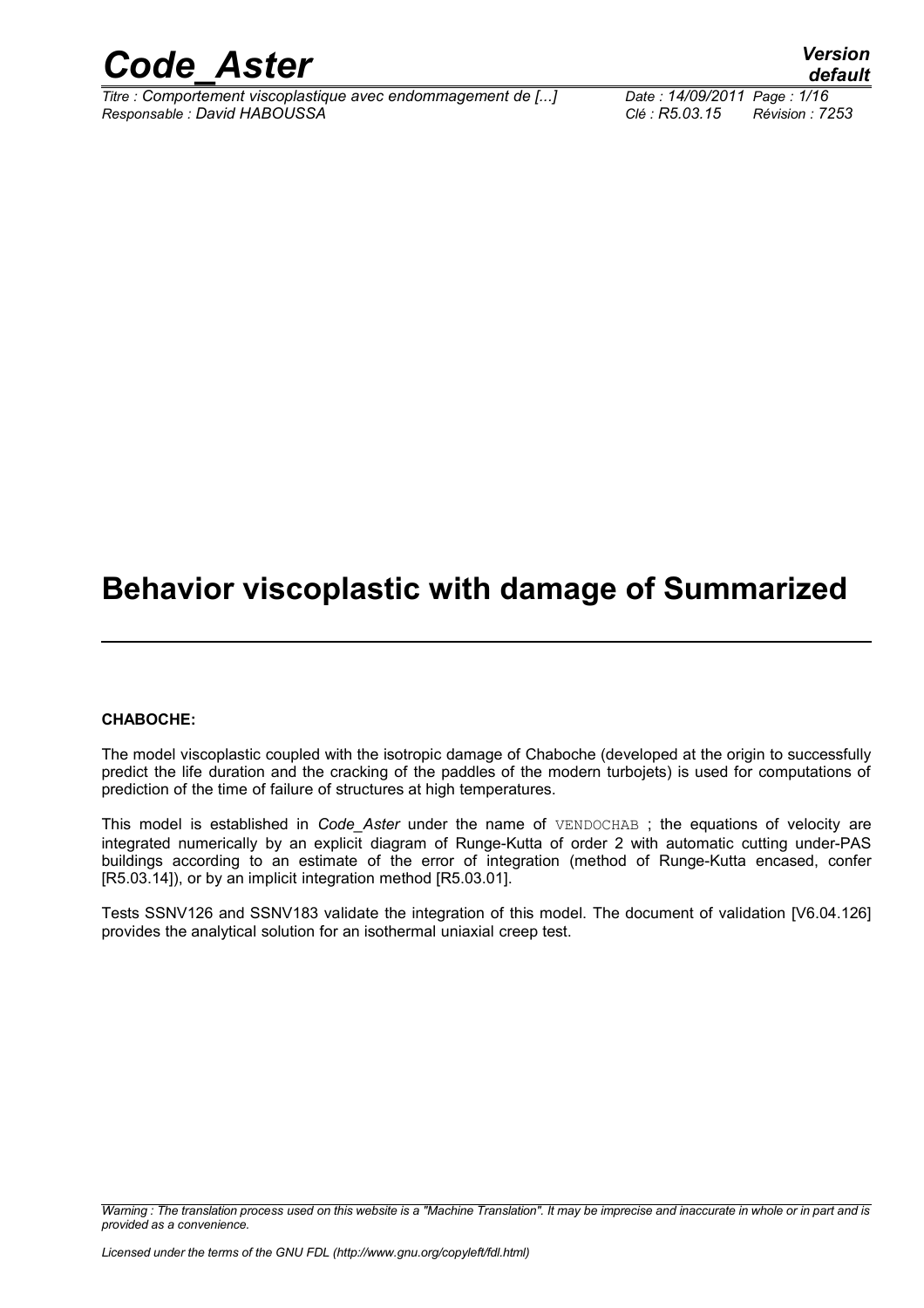*Titre : Comportement viscoplastique avec endommagement de [...] Date : 14/09/2011 Page : David HABOUSSA Clé : R5.03.15 Responsable : David HABOUSSA Clé : R5.03.15 Révision : 7253*

### **Contents**

| behavior model 9.4.2.1 Discretization of the equations of numerical |  |
|---------------------------------------------------------------------|--|
|                                                                     |  |
|                                                                     |  |
|                                                                     |  |
|                                                                     |  |
|                                                                     |  |
|                                                                     |  |
|                                                                     |  |

*Warning : The translation process used on this website is a "Machine Translation". It may be imprecise and inaccurate in whole or in part and is provided as a convenience.*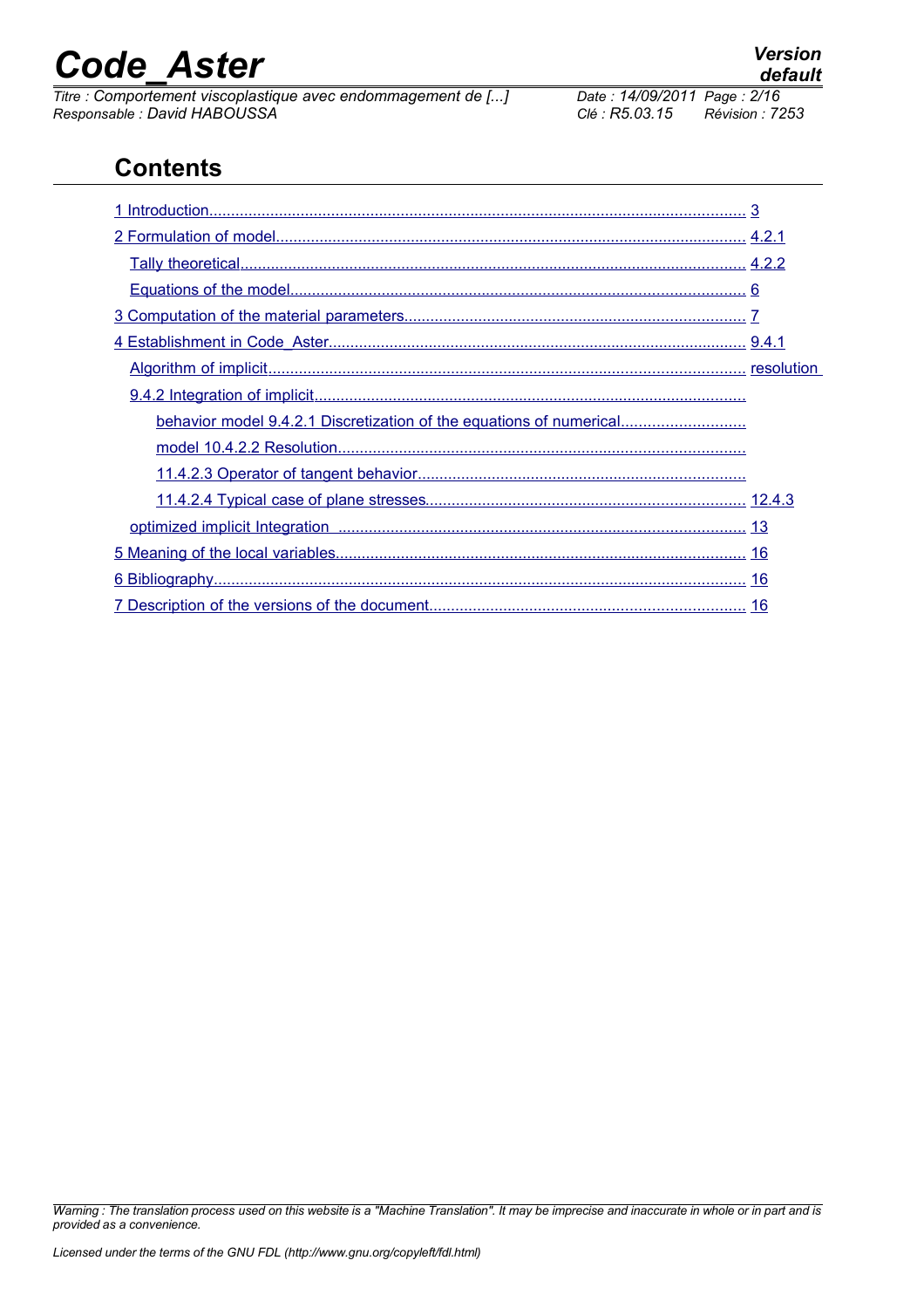*Titre : Comportement viscoplastique avec endommagement de [...] Date : 14/09/2011 Page : 3/16 Responsable : David HABOUSSA Clé : R5.03.15 Révision : 7253*

### **1 Introduction**

<span id="page-2-0"></span>computations by finite elements carried out into the frame as of studies on the serious accidents of the nuclear reactors highlighted the need to use models of damage in order to lay down the failure of a structure such as the tank subjected to the severe and complex thermal conditions (high temperatures going until fusion, high thermal gradients in space or time, etc) which would impose to him the corium [bib1].

The major interest of this choice lies in the fact that the value of the variable of damage to the fracture (or cracking) can be regarded as an intrinsic parameter of the material which is accessible, although that is difficult and delicate, by physical measurements (ultrasounds, diffraction *X* , etc). The rupture criterion with the theory of the damage is then more "physical" that the criteria in maximum strain used sometimes in viscoplastic computations without damage or the criteria of damage not coupled (rule of addition of time actually passed under certain conditions  $\sigma$ , T divided by the time of failure for these same conditions).

The model implemented in *Code\_Aster* is a viscoplastic model of behavior to viscosity-multiplicative hardening coupled with the isotropic damage (models due to Chaboche [bib2]).

#### **Nota bene:**

*One will find in the reference [bib3] a detailed description of the capacities of the model, a methodology for the identification of the parameters and the values of these parameters for steel 22 MoNiCr 3 7.*

*Warning : The translation process used on this website is a "Machine Translation". It may be imprecise and inaccurate in whole or in part and is provided as a convenience.*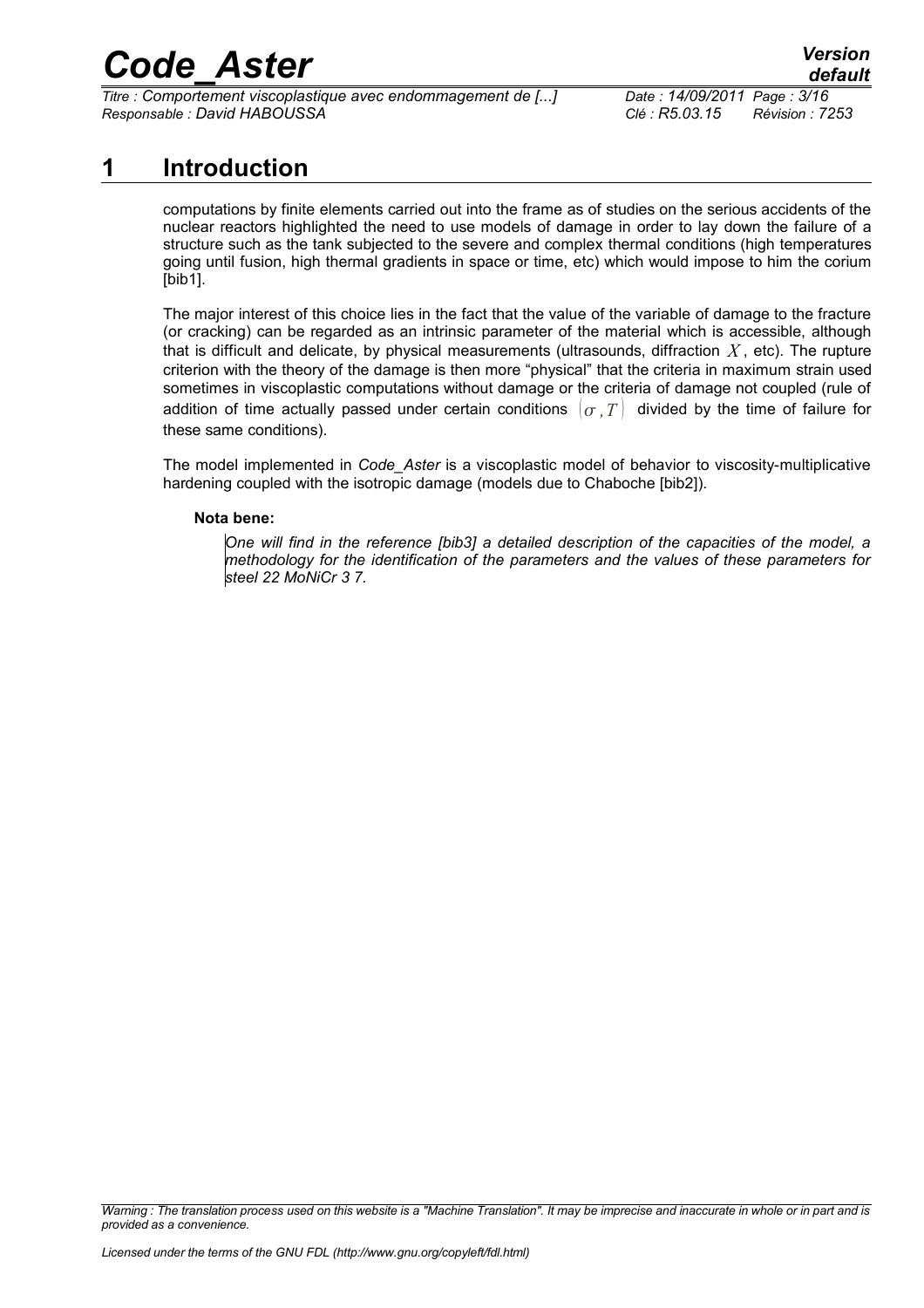*Titre : Comportement viscoplastique avec endommagement de [...] Date : 14/09/2011 Page : 4/16 Responsable : David HABOUSSA Clé : R5.03.15 Révision : 7253*

### <span id="page-3-1"></span>**2 Formulation of the model**

#### **2.1 Tallies theoretical**

<span id="page-3-0"></span>In this sub-chapter, one insists on the specificity of model VENDOCHAB (i.e. the damage) compared to the usual viscoplastic models. For more details, one will refer to [bib2].

The theory of the damage describes the evolution of the phenomena between the virgin state and the macroscopic crack initiation in a material by means of a continuous variable (scalar or tensorial) describing the progressive deterioration of this material. Up this idea, due to Kachanov which was the first to use it to model the creep rupture of metals in uniaxial request, was taken in France in the Seventies by Lemaitre and Chaboche. The evolution of the material of its virgin state in its damaged state is not always easy to distinguish from the phenomenon of strain generally accompanying it and is due to several different mechanisms of which creep is part. The viscoplastic damage of creep corresponds to intergranular decoherences accompanying the strains viscoplastic for metals with average temperatures and high.

To define what is this variable of damage, let us consider the area *S* of one of the sides of a volume element  $\Omega$  located by its norm directed towards outside **n** . On this section, the microscopic cracks and the cavities which constitute the damage leave traces of various forms. That is to say  $\tilde{S}$  the effective resistant area and  $\,S_{\,D}\,$  the total area of all the traces.

One a:

$$
S_D\!\!=\!S\!-\!\tilde{S}
$$

and one defines the variable of damage by:

$$
D_n = \frac{S_D}{S}
$$

 $D_{n}^{\phantom{\dag}}$  is the measurement of the local damage compared to the direction  $\phantom{\dag}n$  . From a physical point of view, the variable of damage  $\,D_{\,n}\,$  is thus the area relative of cracks and cavities cut by the normal plane to the direction  $\vec{n}$ . From a mathematical point of view, while making tend *S* towards 0, the variable  $D_{\vec{n}}$  is the surface density of discontinuities of the matter in the normal plane with  $n$  .  $D_n=0$  corresponds at the virgin state not damaged.  $D_n=1$  corresponds to the volume element broken in two parts according to a normal plane to *n* .

The assumption of isotropy implies that the cracks and cavities are uniformly distributed in directional sense in a point of the material. In this case, the variable of damage becomes a scalar which does not depend any more directional sense and is noted *D* . One a:

$$
D = D_n \forall n
$$

We will consider here only the isotropic variable of damage.

Total mechanical measurements (modification of the characteristics of elasticity, plasticity or viscoplasticity) are easier to interpret in term of variable of damage thanks to the notion of effective stress introduced by Rabotnov. The effective stress represents the stress reported to the section which resists the forces indeed. In the case of the isotropic damage, she is written:

$$
\tilde{\sigma} = \frac{\sigma}{(1 - D)}
$$

And it a:

- 1)  $\tilde{\sigma} = \sigma$  for a virgin material
- 2)  $\tilde{\sigma} \rightarrow +\infty$  at the instant of the failure

*Warning : The translation process used on this website is a "Machine Translation". It may be imprecise and inaccurate in whole or in part and is provided as a convenience.*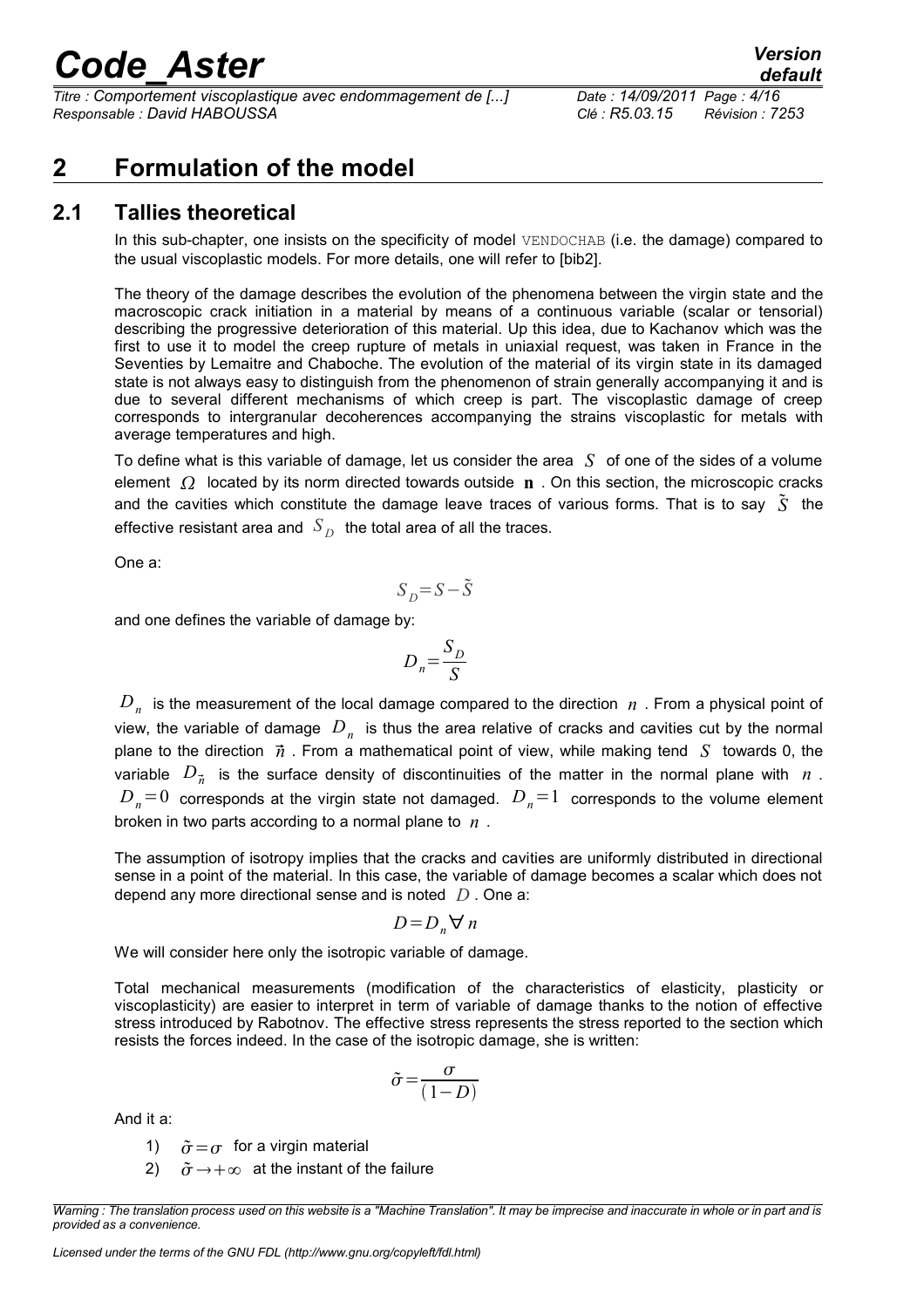*Titre : Comportement viscoplastique avec endommagement de [...] Date : 14/09/2011 Page : 5/16 Responsable : David HABOUSSA Clé : R5.03.15 Révision : 7253*

*default*

the principle of equivalence in strain is implied that any behavior with the strain, unidimensional or three-dimensional of a damaged material is translated by the constitutive laws of the virgin material in which one replaces the usual stress by the effective stress.

One distinguishes 2 types of variables to characterize the medium:

Observable variables (measurable):

- the temperature *T*
- the total deflection  $\epsilon$  which breaks up as indicated below:

$$
\underline{\underline{\epsilon}} = \underline{\underline{\epsilon}}^e + \underline{\underline{\epsilon}}^{vp} + \underline{\underline{\epsilon}}^{th}
$$

Local variables:

- the viscoplastic strain  $\underline{\varepsilon}^{\nu p}$
- the isotropic variable of hardening *r*
- the isotropic variable of damage *D*

Is  $| \varphi = \psi\big|_{\underline{\epsilon}}$  ,  ${}_{\underline{\epsilon}}\varphi^p$  ,  $T$  ,  $r$  ,  $D\big|$  , the potential of state, the state models describing this potential are:

$$
\begin{cases}\n\underline{\underline{\underline{\sigma}}} = \rho \frac{\partial \underline{\underline{\gamma}}}{\partial \underline{\underline{\epsilon}}} \\
R = -\rho \frac{\partial \underline{\underline{\gamma}}}{\partial r} \\
s = -\rho \frac{\partial \underline{\underline{\gamma}}}{\partial T} \\
Y = -\rho \frac{\partial \underline{\underline{\gamma}}}{\partial D}\n\end{cases}
$$

According to the model of normality, one has, with  $\Phi$ , the potential of dissipation:

$$
\begin{vmatrix} \underline{\dot{\underline{\xi}}}^{vp} = \frac{\partial \Phi}{\partial \underline{\underline{\alpha}}} \\ \dot{r} = \frac{\partial \Phi}{\partial R} \\ \dot{D} = \frac{\partial \Phi}{\partial Y} \end{vmatrix}
$$

The modelization of the hardening and the damage of the material is done via local variables (or hidden). In the case of the model VENDOCHAB, the local variables introduced into *Code* Aster are:

- $\underline{\varepsilon}^{\nu p}$  : tensor of the inelastic strains
- p : cumulated plastic strain
- $r$  : variable of hardening viscosity
- $D$  : scalar variable of isotropic damage

*Warning : The translation process used on this website is a "Machine Translation". It may be imprecise and inaccurate in whole or in part and is provided as a convenience.*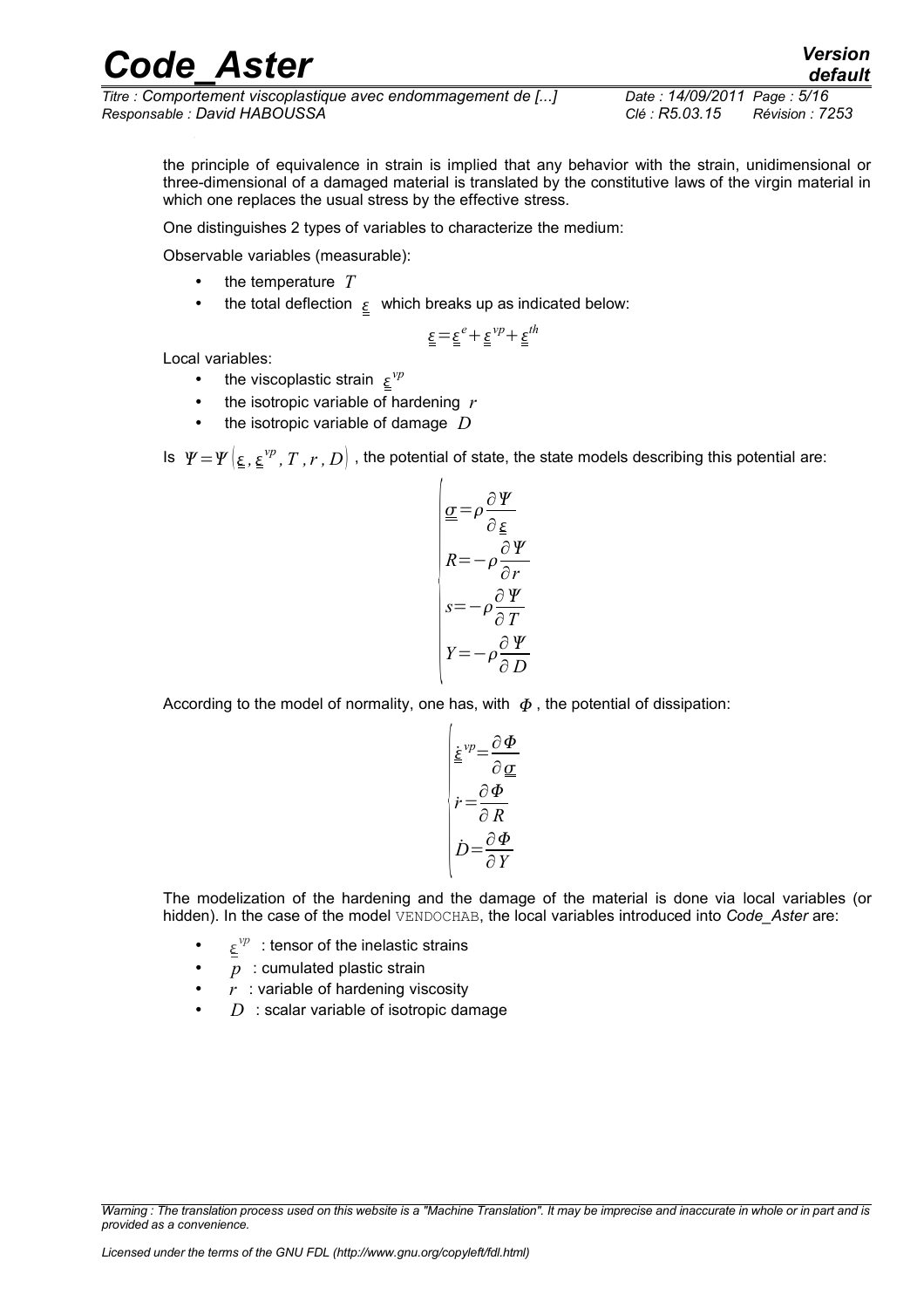*Titre : Comportement viscoplastique avec endommagement de [...] Date : 14/09/2011 Page : 6/16 Responsable : David HABOUSSA Clé : R5.03.15 Révision : 7253*

#### **2.2 Equations of the model**

<span id="page-5-0"></span>the equations of the models are written then:

$$
\begin{cases}\n\underline{\varepsilon} = \underline{\varepsilon}^e + \underline{\varepsilon}^{th} + \underline{\varepsilon}^{vp} \\
\underline{\alpha} = (1 - D) \underline{\underline{\Delta}} \underline{\varepsilon}^e \\
\underline{\varepsilon}^{vp} = \frac{3}{2} p \frac{\underline{\alpha}^r}{\sigma_{eq}} \\
\dot{p} = \frac{\dot{r}}{(1 - D)} \\
\dot{r} = \langle \frac{\sigma_{eq} - \sigma_y (1 - D)}{1 / \sqrt{\varepsilon}} \rangle^N \\
(1 - D) K r^{fM} \\
\dot{D} = \langle \frac{\chi(\underline{\alpha})^R}{A} \rangle (1 - D)^{-k(\chi(\underline{\alpha}))}\n\end{cases}
$$

with:

$$
\chi(\underline{\underline{\sigma}}) = \alpha J_0(\underline{\underline{\sigma}}) + \beta J_1(\underline{\underline{\sigma}}) + (1 - \alpha - \beta) J_2(\underline{\underline{\sigma}})
$$
  
ooi:  $J_0(\underline{\underline{\sigma}})$  est la contrainte principale maximale  
 $J_1(\underline{\underline{\sigma}}) = Tr(\underline{\underline{\sigma}})$   
 $J_2(\underline{\underline{\sigma}}) = \sigma_{eq} = \sqrt{\frac{3}{2} \tilde{\sigma}_{ij} \tilde{\sigma}_{ij}}$ 

 $\langle x \rangle$  partie positive de *x* 

where:

| $\underline{\varepsilon}$ , $\underline{\varepsilon}^e$ , $\underline{\varepsilon}^{th}$ and $\underline{\varepsilon}^{vp}$                    | are respectively the deflections total, elastic, thermal and plastic, |
|------------------------------------------------------------------------------------------------------------------------------------------------|-----------------------------------------------------------------------|
| $\mathbf{A} = \left[ \Lambda_{ijkl} \right]$                                                                                                   | is the elastic tensor of stiffness,                                   |
| $\underline{\underline{\sigma}}' = \underline{\underline{\sigma}} - \frac{1}{3} Tr(\underline{\underline{\sigma}}) \underline{\underline{Id}}$ | is the deviatoric part of the tensor of the stresses,                 |
| p                                                                                                                                              | is the cumulated plastic strain,                                      |
|                                                                                                                                                | is the variable of isotropic hardening viscoplastic                   |
|                                                                                                                                                | is the scalar variable of isotropic damage                            |

#### **Nota bene:**

*All the parameters of the model*  $\alpha$ ,  $\beta$ ,  $N$ ,  $M$ ,  $K$ ,  $A$ ,  $R$  et  $k$  can be functions of the temperature (in  $\degree C$ ). *k* can be constant, depend on the temperature or  $\chi(\sigma)$  (in *MPa*) and the temperature.

In addition, it is seen that this model considers that it can exist a viscoplastic threshold  $\sigma_{v}$ which depends on the temperature.

It is seen that this model is reduced to the viscoplastic model of Lemaitre if it is considered that  $D=0$  and if one neglects the equation of evolution of *D*. *M*, *N*, et *K* are coefficients characteristic of the purely viscoplastic behavior of the material.

*Warning : The translation process used on this website is a "Machine Translation". It may be imprecise and inaccurate in whole or in part and is provided as a convenience.*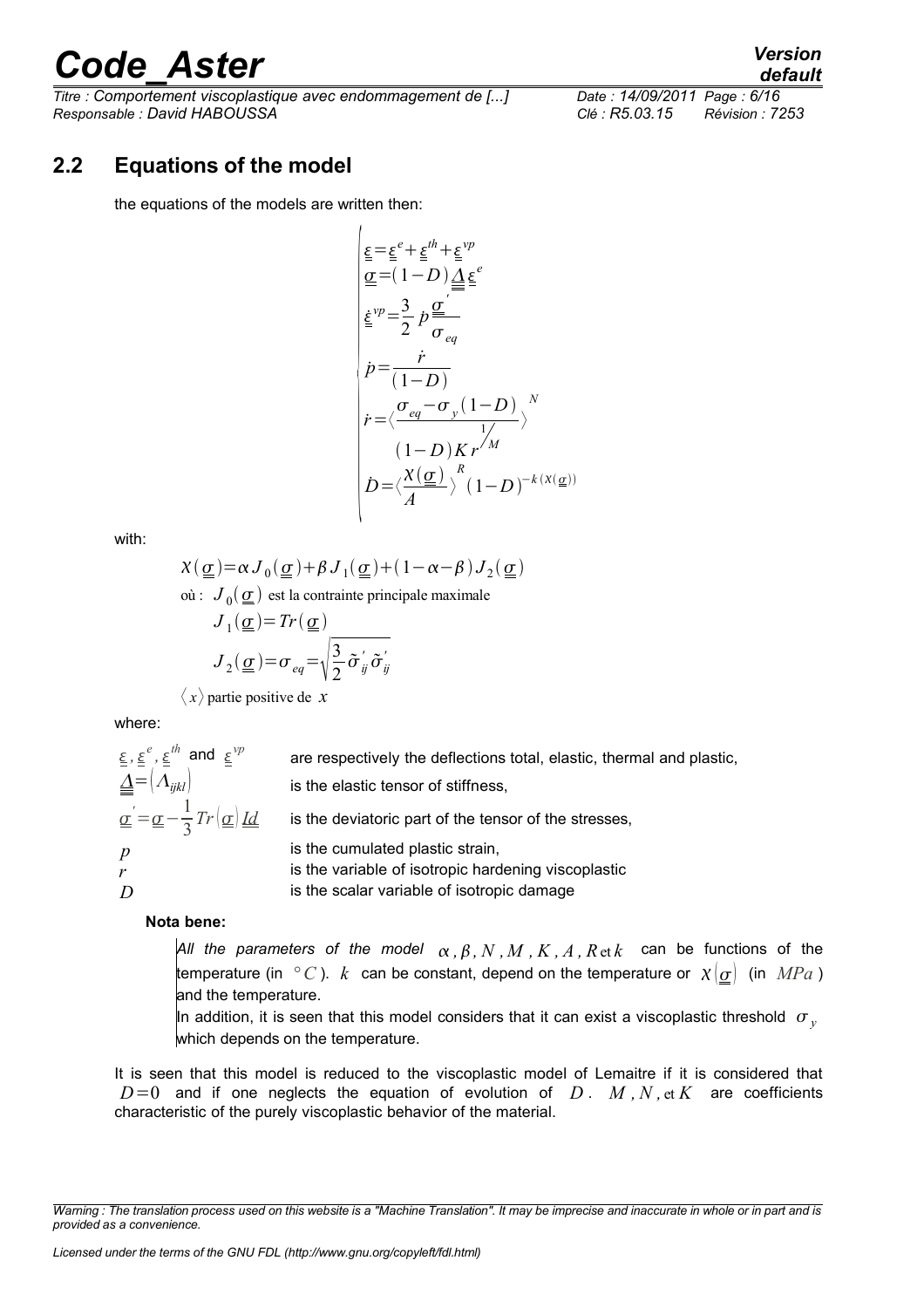| <b>Code Aster</b>                                            | <b>Version</b><br>default                |
|--------------------------------------------------------------|------------------------------------------|
| Titre : Comportement viscoplastique avec endommagement de [] | Date: 14/09/2011 Page: 7/16              |
| Responsable : David HABOUSSA                                 | Clé : R5.03.15<br><b>Révision : 7253</b> |

The evolution of the damage is governed by a model with three parameters:  $A, R, \text{et } k$ . The equivalent stress  $x(\sigma)$  makes it possible to take account of a possible effect of the spherical part of the tensor of the stresses on the damage (a little as in the models growth cavities at the base the models Gurson and Rousselier). The fact that the maximum principal stress can play a part in  $\chi(\sigma)$ is difficult to imagine for materials as steel but makes more general the model.

### **3 Computation of the material parameters**

<span id="page-6-0"></span>the parameters of the constitutive law can be calculated from creep tests carried out for various levels of stresses and temperature. For that one uses a unidimensional constitutive law because the request of a cylindrical test-tube in tension can be modelled in dimension 1. The tensor of the stresses is reduced to its axial component.

$$
\underline{\underline{\sigma}} = \begin{pmatrix} \sigma_0 & 0 & 0 \\ 0 & 0 & 0 \\ 0 & 0 & 0 \end{pmatrix} \text{ and } \underline{\underline{\sigma}}' = \sigma_0 \begin{pmatrix} \frac{2}{3} & 0 & 0 \\ 0 & -\frac{1}{3} & 0 \\ 0 & 0 & -\frac{1}{3} \end{pmatrix}
$$

formulates thus has:  $\,\,J_{\,0}[\,\underline{\underline{\sigma}}\,]\!\!=\!J_{\,1}[\,\underline{\underline{\sigma}}\,]\!\!=\!\!J_{\,2}[\,\underline{\underline{\sigma}}\,]\!\!=\!\sigma_{0}$  $\chi(\underline{\sigma}) = \sigma_0 \quad \forall (\alpha, \beta)$ 

The system of equations to be solved is then:

$$
\underline{\dot{\xi}}^{vp} = p \begin{pmatrix} 1 & 0 & 0 \\ 0 & -\frac{1}{2} & 0 \\ 0 & 0 & -\frac{1}{2} \end{pmatrix}
$$

$$
\dot{p} = \frac{\dot{r}}{(1-D)}
$$

$$
\dot{r} = \langle \frac{\sigma_0 - \sigma_y (1-D)}{\langle 1 - D \rangle K} \frac{\frac{1}{M}}{\langle 1 - D \rangle^{k(\sigma_0)}}
$$

$$
\dot{D} = \langle \frac{\sigma_0}{A} \rangle (1-D)^{-k(\sigma_0)}
$$

This system of equations is integrable, which makes it possible to have only one cumulated equation for viscoplastic strain rate (that one can compare to the total deflection by neglecting the elastic strain).

One can then correlate this statement with the experimental data to adjust the coefficients, but the number of parameters and the non-linearities make that difficult (moreover there is not unicity). It is thus necessary to use a method of correlation calling on "physical" assumptions on the phenomenon of creep whose curve is represented hereafter.

*Warning : The translation process used on this website is a "Machine Translation". It may be imprecise and inaccurate in whole or in part and is provided as a convenience.*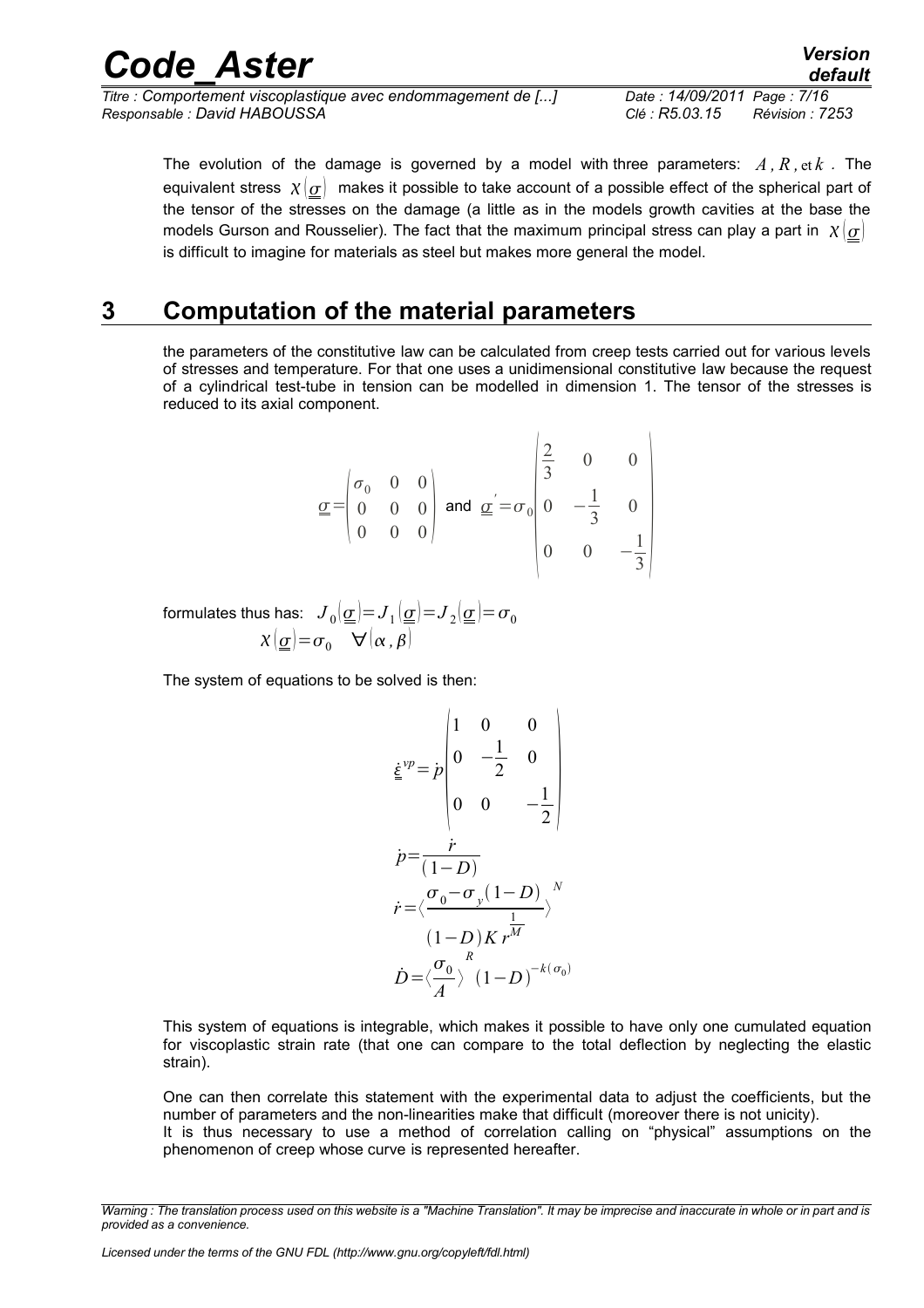

**Figure 3-a : The various phases of creep on a curve of creep**

the curve of strain according to time obtained after a creep test breaks up into three parts:

- a part known as of primary education creep where the damage is negligible.
- a part known as of secondary creep where the strainrate is appreciably constant.
- a part known as of tertiary creep where hardening is saturated and where phenomena of damage are dominating.

A method of calculating of the parameters using the experimental data  $\{ \varepsilon, t \}$  (one also uses  $\{ \varepsilon, t \}$ ) who from of deduced by a numerical procedure) for various levels of stresses and various temperatures was elaborate to the French atomic energy agency. It uses the statements found in the case of higher a homogeneous and unidimensional stress by making assumptions according to the part of the curve where the data are taken. For example, in the primary education phase of creep, one makes the assumption  $D=0$  and in the secondary phase of creep, one uses the fact that  $\dot{\varepsilon}$  is constant.

One will find in the references [bib3] and [bib4] the complete description and of the examples of computations carried out on the German steel of tank 22 MoNiCr 3 7.

*Warning : The translation process used on this website is a "Machine Translation". It may be imprecise and inaccurate in whole or in part and is provided as a convenience.*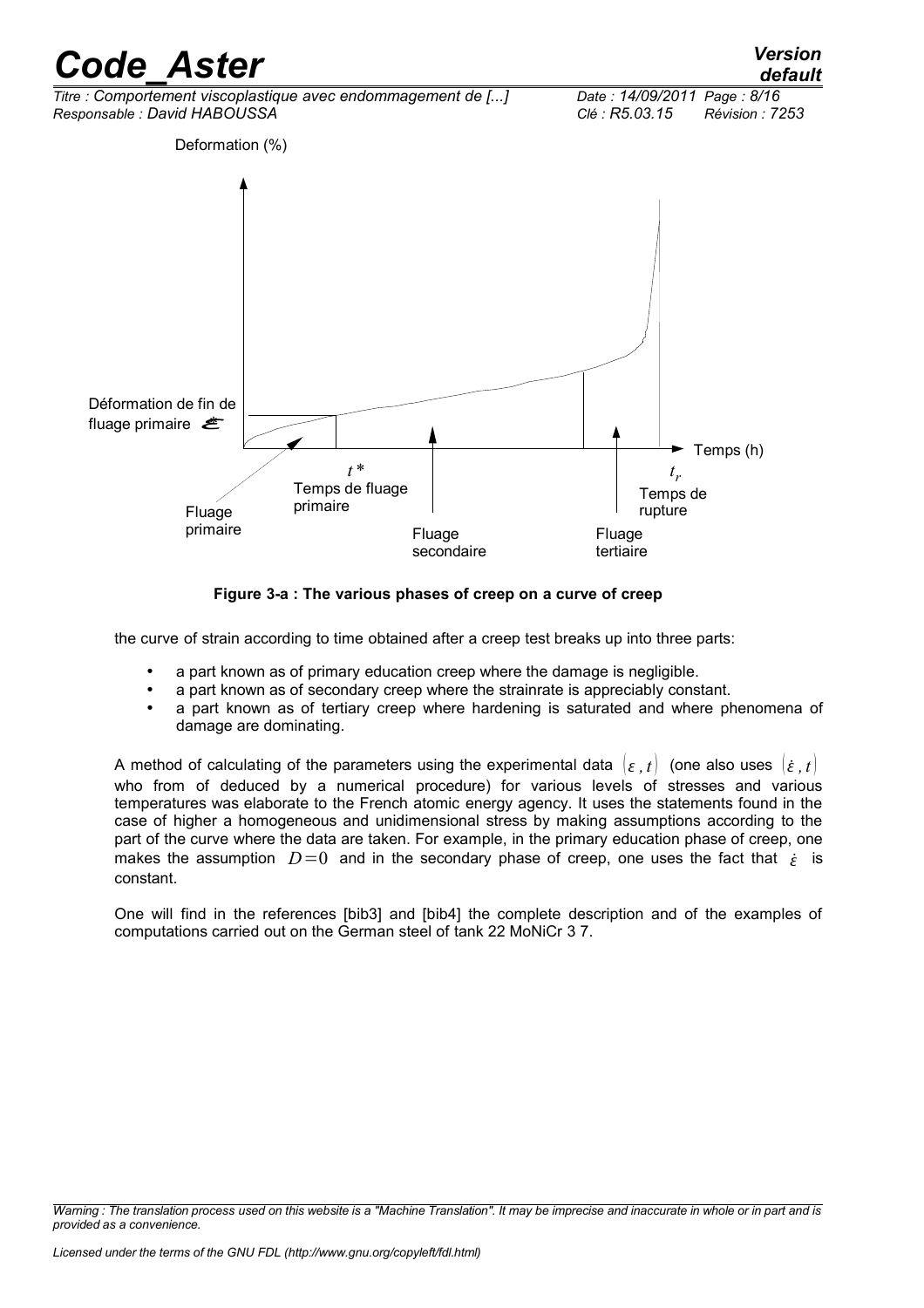*Titre : Comportement viscoplastique avec endommagement de [...] Date : 14/09/2011 Page : 9/16 Responsable : David HABOUSSA Clé : R5.03.15 Révision : 7253*

### <span id="page-8-2"></span>**4 Establishment in** *Code\_Aster*

#### **4.1 Algorithm of resolution**

<span id="page-8-1"></span>the algorithm used is of the total-room type.

The total iterations use the elastic stiffness matrix calculated from the matrix of Hooke damaged:

 $\underline{\Delta}$  =  $(1-D)\underline{\Delta}^0$ 

On the level as of local iterations (i.e. in each Gauss point), the numerical integration of the equations of velocity can be carried out either by an explicit diagram of Runge-Kutta of order 2 with automatic cutting under-PAS buildings according to an estimate of the error of integration (method of Runge-Kutta encased), or by an implicit scheme of Eulerian solved by a method of Newton. One will refer to the references [bib3] for all the details concerning the numerical methods, and with [R5.03.14] for the explicit algorithms employed and their data-processing programming.

#### **4.2 Implicit integration of the behavior model**

<span id="page-8-0"></span>A each total iteration of resolution of the variational problem of the equilibrium and for each point of elementary integration, it is necessary to integrate the equations of the model described into [§3] to obtain the tensor of the stresses and to possibly calculate the operator of tangent behavior. The problem written in a generic form at the moment  $T$  is made up by the four following nonlinear systems of equations:

> $|R_l$  $\frac{Rb\left(\beta, p, \varepsilon, \frac{\nu^{t-1}}{e^{t}}\right] = 0}$  $\mathit{Rp}\left(\beta,\,p\,,\varepsilon\,,\,\nu_{\mathit{etat}}^{t-1}\right]\!=\!0$ **éq 4.2-1**

with

 $\left| \frac{\Theta \big(\nu_{\mathit{etat}}, \beta, p, \varepsilon, \nu_{\mathit{etat}}^{\mathit{t-1}} \big) {=} 0 \right|$  $\Omega\big(\underline{\underline{\sigma}}$  ,  $\beta$  ,  $\underline{p}$  ,  $\underline{\epsilon}$  ,  $\underline{v}^{t-1}_{\textit{etat}}\bigl)=\underline{0}$ **éq 4.2-2**

**Rb** is a system of six equations (six unknowns) describing the unknowns associated with the stresses. One notes  $\beta$  the vector 6 components of these unknowns. Connection enters  $\beta$  and  $\sigma$  is carried out by means of the system of equations  $\Omega$  and the vector  $p$  contains the variables  $r$  and *D* .

**Rp** is a system of equations describing the internal unknowns. One chooses a system of 2 equations with  $\dot{D}$  and  $\dot{r}$  like internal unknowns. The evolution of the variables of state is described by the system of equations  $\Theta$ .

*Warning : The translation process used on this website is a "Machine Translation". It may be imprecise and inaccurate in whole or in part and is provided as a convenience.*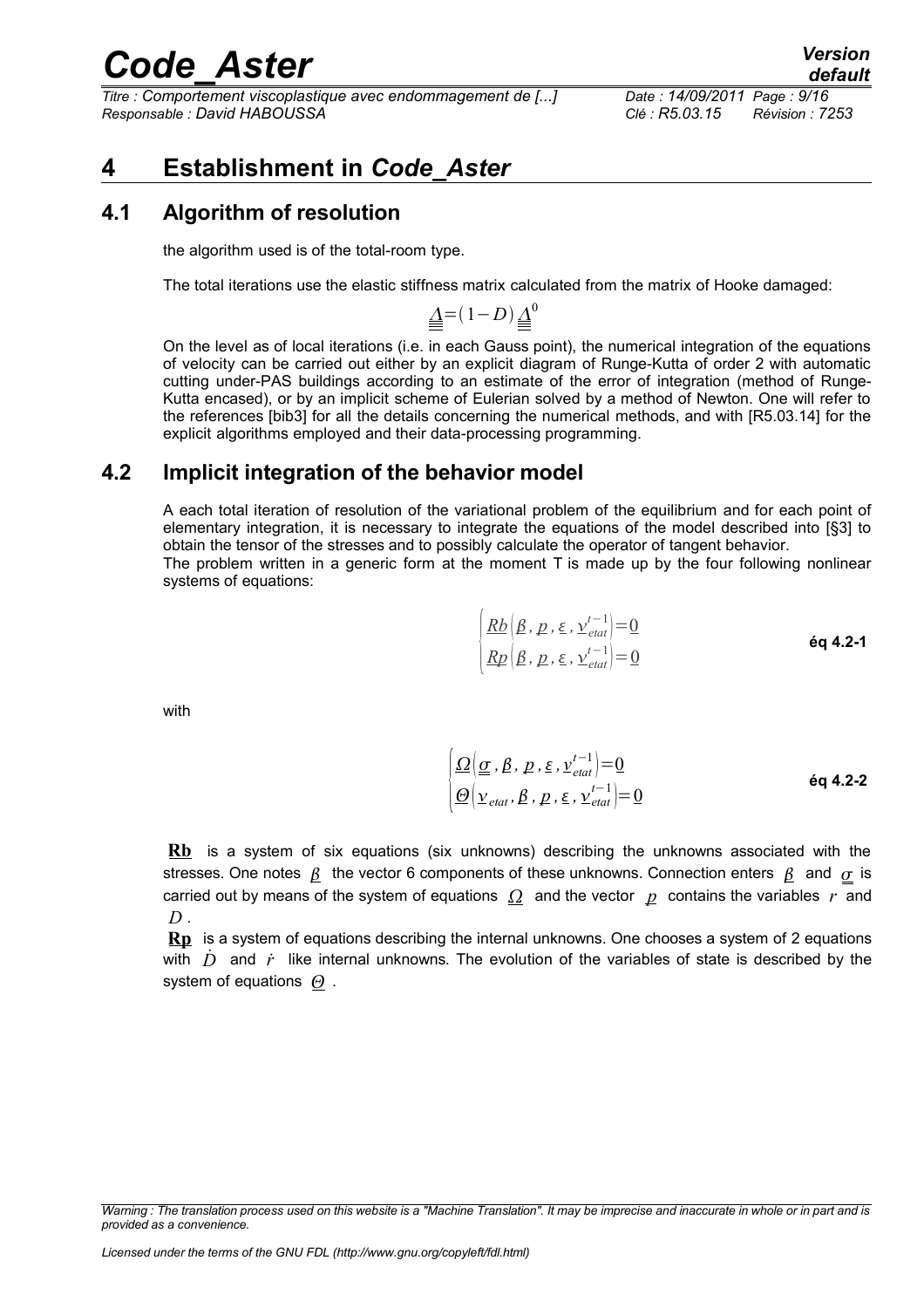*Titre : Comportement viscoplastique avec endommagement de [...] Date : 14/09/2011 Page : 10/16 Responsable : David HABOUSSA Clé : R5.03.15 Révision : 7253*

The implicit scheme of Eulerian is used and the algorithm is presented in the following form:

Initialization of the unknowns of the discretized problem and recovery of the values of the variables of state obtained with the preceding step

iterations of the method of Newton (maximum number of pre iterations defined by the user):

- 1) Recovery of the values of the parameters intervening in the material model (the operator of elasticity)
- 2) Computation of the criteria of stress and their derivatives compared to the stresses
- 3) Recovery of the values of the parameter K intervening in the evolution of the damage and its derivative
- 4) Computation of the current price of the variables of state, the equations describing the internal unknowns and the equations describing the stresses
- 5) Computation of derivatives of the equations compared to the unknowns
- 6) Resolution of the linear system

$$
\begin{bmatrix}\n\frac{\partial \mathbf{R}\mathbf{b}}{\partial \beta}^{n} & \frac{\partial \mathbf{R}\mathbf{b}}{\partial p}^{n} \\
\frac{\partial \mathbf{R}\mathbf{p}}{\partial \beta}^{n} & \frac{\partial \mathbf{R}\mathbf{p}}{\partial p}^{n}\n\end{bmatrix}\n\begin{bmatrix}\nd \beta \\
d p\n\end{bmatrix} = -\begin{bmatrix}\n\mathbf{R}\mathbf{b}^{n} \\
\mathbf{R}\mathbf{p}^{n}\n\end{bmatrix}
$$
\n6q 4.2-3

•Test of convergence

Evaluating of the tangent operator

#### **4.2.1 implicit Discretization of the equations of the model**

<span id="page-9-0"></span>Considering that an increment of time characterizes a new state of the system [éq 4.2-1] and [éq 4.2-2] solved by an algorithm of Newton, one choosesto identify the state of one quantity at previous time by exhibitor  $T-1$  whereas its current state is noted without exhibitor. Thus the variation of a quantity for the increment of time considered arises by  $U\!=\!U^{t-1}\!+\!\Delta\,U\!=\!U^{t-1}\!+\!\Delta\,t\,\,\dot{U}[\theta\,\Delta\,t]$ For  $\theta=0$ , one obtains an explicit diagram and for  $\theta=1$ , one obtains a purely implicit diagram.

With these notations, the discretized form of the vectorial system is written:

$$
Rb \equiv \beta - \left(1 - \left(D^{t-1} + \Delta t \, \dot{D}\right)\right) \, \underline{\Delta} \, \left(\varepsilon - \varepsilon_{th} - \left(\varepsilon_{vp}^{t-1} + \Delta t \, \frac{3}{2} \, \dot{r} \, \frac{\underline{\sigma}'(\beta)}{\left(1 - \left(D^{t-1} + \Delta t \, \dot{D}\right)\right) \, \sigma_{eq}(\beta)}\right)\right) = 0
$$
\néq 4.2.1-1

 $\sigma$  more simply  $R\underline{b} \!\equiv\! \beta \!-\!\! \left(1\!-\!\!\left(D^{t-1}\!+\!\varDelta\,t\right.\left.\dot{D}\right)\right|\;\underline{\varDelta}\;\;\varepsilon_{el} \!\!=\! 0$ 

 $\Omega \equiv \sigma = \beta$ 

where  $\beta$  is the vector 6 components from the tensor of the stresses  $\sigma$ .

*Warning : The translation process used on this website is a "Machine Translation". It may be imprecise and inaccurate in whole or in part and is provided as a convenience.*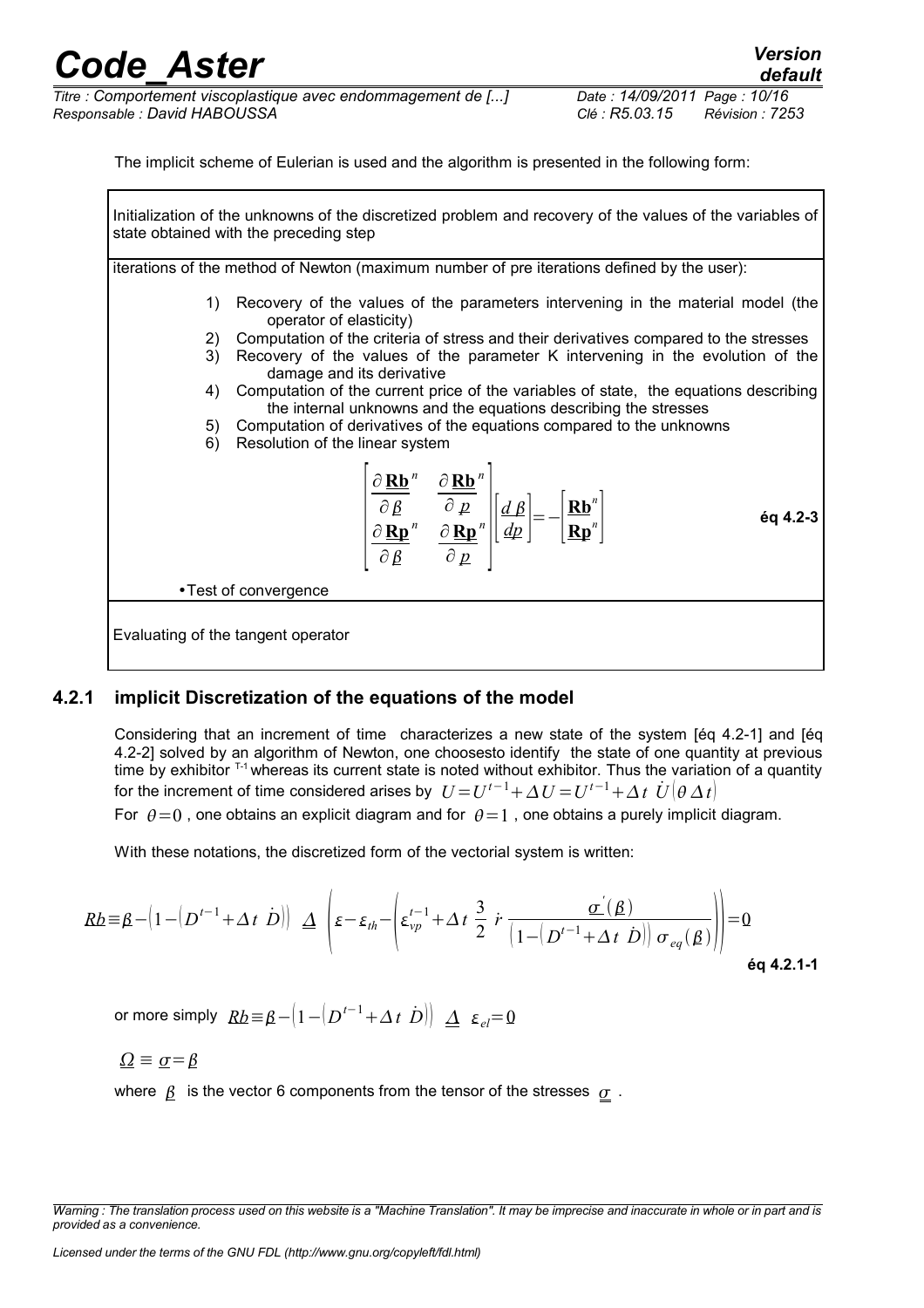*Titre : Comportement viscoplastique avec endommagement de [...] Date : 14/09/2011 Page : 11/16 Responsable : David HABOUSSA Clé : R5.03.15 Révision : 7253*

$$
Rp = \begin{pmatrix} \dot{r} & -\left| \frac{\sigma_{eq}(\beta) - \sigma_y \left( 1 - \left( D^{t-1} + \Delta t \right) \dot{D} \right)}{\left( 1 - \left( D^{t-1} + \Delta t \right) \dot{D} \right)} \right| \, K & \left( r^{t-1} + \Delta t \, \dot{r} \right)^{1/M} \\ \dot{D} - \left| \frac{\chi(\beta)}{A} \right|^R \left( 1 - \left( D^{t-1} + \Delta t \, \dot{D} \right) \right)^{-k(X(\beta))} = 0 \end{pmatrix} \tag{6q 4.2.1-2}
$$

the evolution of the variables of state is described by the system of equations  $\Theta$ :

$$
\mathcal{Q} = \begin{cases}\nD = D^{t-1} + \Delta t & D \\
\varepsilon_{vp} = \varepsilon_{vp}^{t-1} + \Delta t & \frac{3}{2} \frac{\dot{r}}{|1 - (D^{t-1} + \Delta t)} \frac{\sigma'}{|\sigma_{eq}|} = \varepsilon_{vp}^{t-1} + \Delta t & \frac{\dot{r}}{|1 - (D^{t-1} + \Delta t)} \frac{\dot{\sigma}}{\sigma_{eq}} \text{ 6q 4.2.1-3} \\
r = r^{t-1} + \Delta t & \dot{r}\n\end{cases}
$$

where D,  $\sum_{v}$  and r is the variables of state whose history is preserved.

The strains  $\epsilon$  and the variable of states are not unknowns of the problem. These quantities will be filed with each increment of time converged to be re-used with the following increment.

#### **4.2.2 Numerical resolution**

<span id="page-10-1"></span>the resolution of the nonlinear system {  $Rb=0$  $\frac{1}{\mathbf{R}}\mathbf{p} = \frac{0}{0}$  uses the method of Newton-Raphson associated with a technique with tangential approximation in order to seek the solutions in a field where the functions are correctly conditioned.

According to the algorithm of Newton-Raphson, one solves this system in an iterative way on the following sequence:

- 1) Initialization of the unknowns
- 2) Searches of a direction of descent by the resolution of the system [éq 4.2-3]

3) Test of convergence 
$$
err = \frac{\sum |\Delta x|}{\sum |x|}
$$

#### **4.2.3 Operator of tangent behavior**

<span id="page-10-0"></span>the tangent operator is obtained by deriving the stresses compared to the total deflections according to the made up derivative rules:

$$
\frac{d\,\underline{\sigma}}{d\,\underline{\varepsilon}} = \frac{\partial\,\Sigma}{\partial\,\underline{\beta}} \frac{\partial\,\underline{\beta}}{\partial\,\underline{\varepsilon}} + \frac{\partial\,\Sigma}{\partial\,\underline{\rho}} \frac{\partial\,\underline{\rho}}{\partial\,\underline{\varepsilon}} + \frac{\partial\,\Sigma}{\partial\,\underline{\varepsilon}}
$$
\n
$$
\text{\'{eq 4.2.3-1}}
$$

where the stress function  $\ \Sigma\big(\beta,\ p\,,\varepsilon$  ,  $v_{\textit{etat}}^{t-1}\big)=\beta\ \ \ .$  The derivatives of the unknowns compared to the total deflections are obtained by deriving the system [éq 4.2-1] that is to say:

*Warning : The translation process used on this website is a "Machine Translation". It may be imprecise and inaccurate in whole or in part and is provided as a convenience.*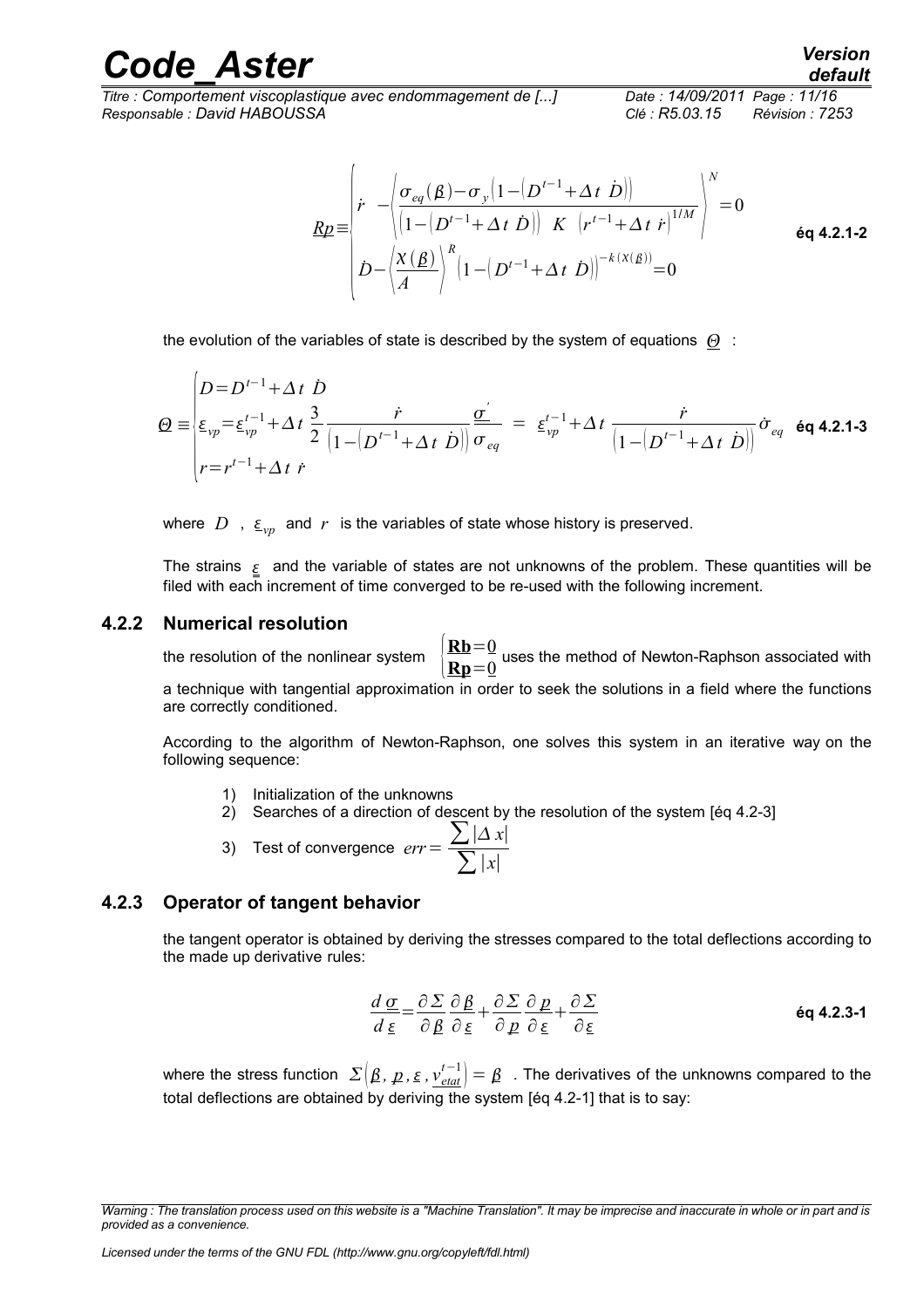*Titre : Comportement viscoplastique avec endommagement de [...] Date : 14/09/2011 Page : 12/16 Responsable : David HABOUSSA Clé : R5.03.15 Révision : 7253*

| $\partial p$<br>$\partial \mathcal{E}$<br>$\sim$<br>éq 4.2.3-2<br>$\partial$ Rp<br>Rn<br>$\sim$<br>Rn<br>n | $\partial Rb$ | $\partial Rb$ | $\triangle$ $\Omega$   | Rb |  |
|------------------------------------------------------------------------------------------------------------|---------------|---------------|------------------------|----|--|
|                                                                                                            |               |               |                        |    |  |
|                                                                                                            |               | $\partial p$  | $\partial \varepsilon$ |    |  |

#### **4.2.4 Cas particulier of the plane stresses**

<span id="page-11-0"></span>the elements 2D in plane stresses having to be usable for this model of behavior, one carries out an additional processing out of on-layer of the general processing carried out in 3D. A positive test on the case of the plane stresses means:

- 1) To the resolution of the system [éq 4.2-1], one adds the additional equations  $\sigma_{33} = \sigma_{13} = \sigma_{23} = 0$
- 2) One modifies the tangent operator to ensure the energy equilibrium.

*Warning : The translation process used on this website is a "Machine Translation". It may be imprecise and inaccurate in whole or in part and is provided as a convenience.*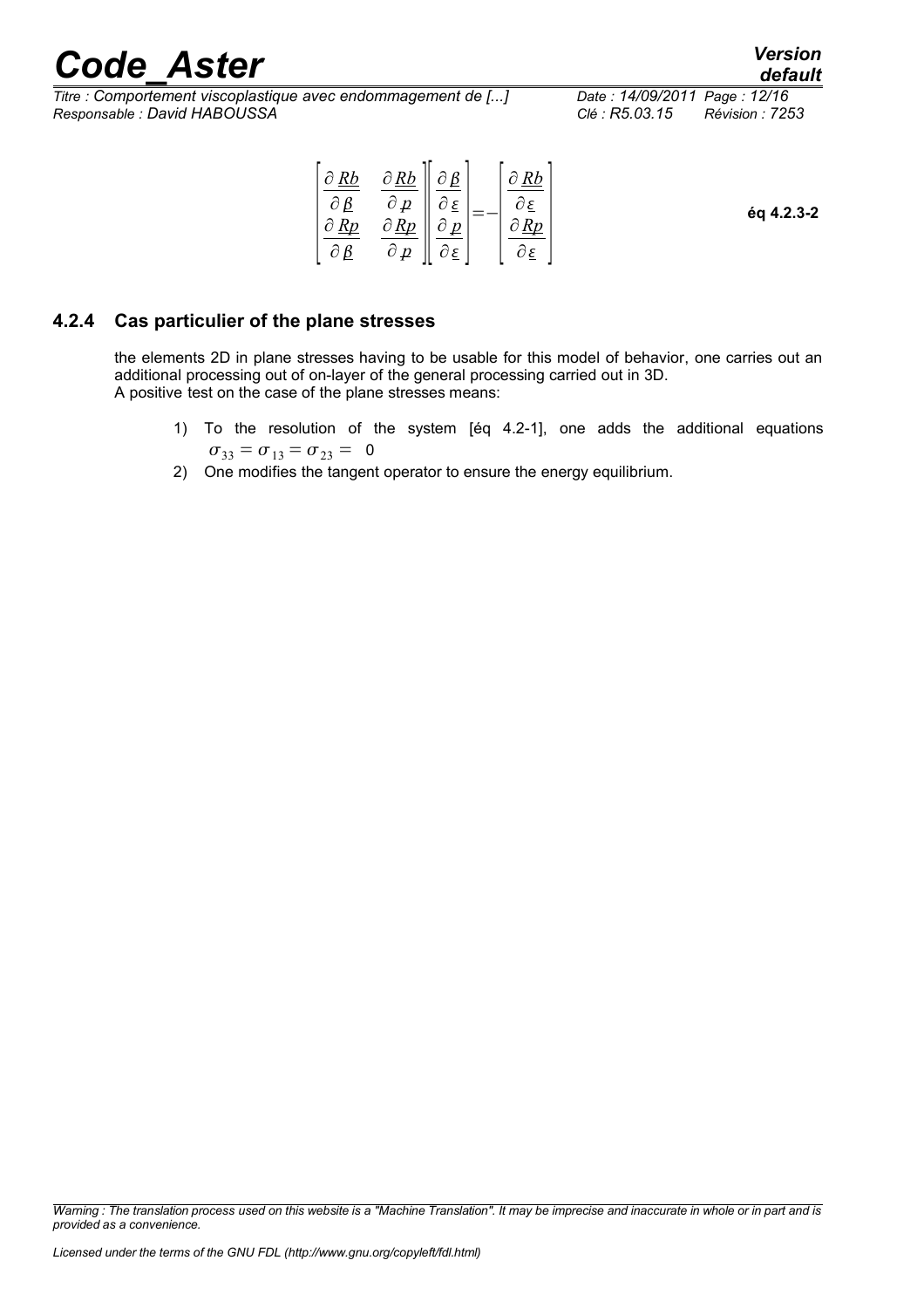*Titre : Comportement viscoplastique avec endommagement de [...] Date : 14/09/2011 Page : 13/16 Responsable : David HABOUSSA Clé : R5.03.15 Révision : 7253*

### *default*

#### **4.3 Optimized implicit integration**

 $\overline{1}$ 

<span id="page-12-0"></span>If one does not take account of the trace of the stresses (obtained for zero values of the coefficients  $\alpha$  *and*  $\beta$  *),* the function  $X(\underline{\sigma}){=}J_2(\underline{\sigma})$ 

So moreover one a:  $R = k$ , then the equations of the model are reduced to:

$$
\Delta \left[ \varepsilon^e \right] = \left( \Delta \varepsilon - \Delta \varepsilon^{\text{th}} - \Delta \varepsilon^{\text{vp}} \right) = \Delta \left( \frac{\Delta^{-1} \sigma}{1 - D} \right) = \left( \frac{\Delta^{-1} \sigma}{1 - D} \right) - \left( \frac{\Delta^{-1} \sigma}{1 - D} \right)^{-1}
$$
\n
$$
\Rightarrow \quad tr \left( \Delta \varepsilon - \Delta \varepsilon^{\text{th}} \right) + \left( \frac{tr \sigma^{-}}{\left( 3 \lambda + 2 \mu \right)^{-} \left( 1 - D^{-} \right)} \right) = \frac{tr \left( \sigma \right)}{\left( 3 \lambda + 2 \mu \right) \left( 1 - D \right)}
$$
\n
$$
2\mu \left( \Delta \varepsilon - \Delta \varepsilon^{\text{vp}} \right) + 2\mu \left( \frac{\sigma'}{2\mu \left( 1 - D^{-} \right)} \right) = \frac{\left( \sigma' \right)}{\left( 1 - D \right)}
$$
\n
$$
\Delta \varepsilon^{\text{vp}} = \frac{3}{2} \frac{\Delta r}{\left( 1 - D \right)} \frac{\sigma'}{\sigma_{eq}}
$$
\n
$$
\Delta r = \Delta t \left\langle \frac{\sigma_{eq} - \sigma_{y} \left( 1 - D \right)}{\sigma_{eq}} \right\rangle^N
$$
\n
$$
\Delta D = \Delta t \left\langle \frac{\sigma_{eq}}{\left( 1 - D \right)} \right\rangle
$$

 $\Delta a = a - a$ <sup>−</sup> Represent the variation of the quantity has between current time and previous time noted it

chooses a pure implicit discretization here, i.e. that the terms in D, R which appear are selected at the time of current computation.

Note: one can write in an equivalent way the first equation in the form:  
\n
$$
|\varepsilon^{e}| = |\varepsilon - \varepsilon^{th} - \varepsilon^{vp}| = \left(\frac{\Lambda^{-1} \sigma}{1 - D}\right) \Rightarrow \left(\frac{\sigma'}{1 - D}\right) = 2\mu |\varepsilon - \Delta \varepsilon^{th} - \Delta \varepsilon^{vp}| = 2\mu |\varepsilon^{-} - \varepsilon^{p-} + \Delta \varepsilon^{'} - \Delta \varepsilon^{vp}|
$$
\n
$$
\text{soit } \left(\varepsilon^{e}\right) = 2\mu |\varepsilon^{e-} + \Delta \varepsilon^{'} - \Delta \varepsilon^{vp}| = 2\mu \left(\left(\frac{\sigma'}{1 - D}\right) \frac{1}{2\mu}\right)^{-1} + \Delta \varepsilon^{'} - \Delta \varepsilon^{vp}\right)
$$

Then by eliminating the viscoplastic strain, and by gathering the unknown terms in the equation in stresses:

*Warning : The translation process used on this website is a "Machine Translation". It may be imprecise and inaccurate in whole or in part and is provided as a convenience.*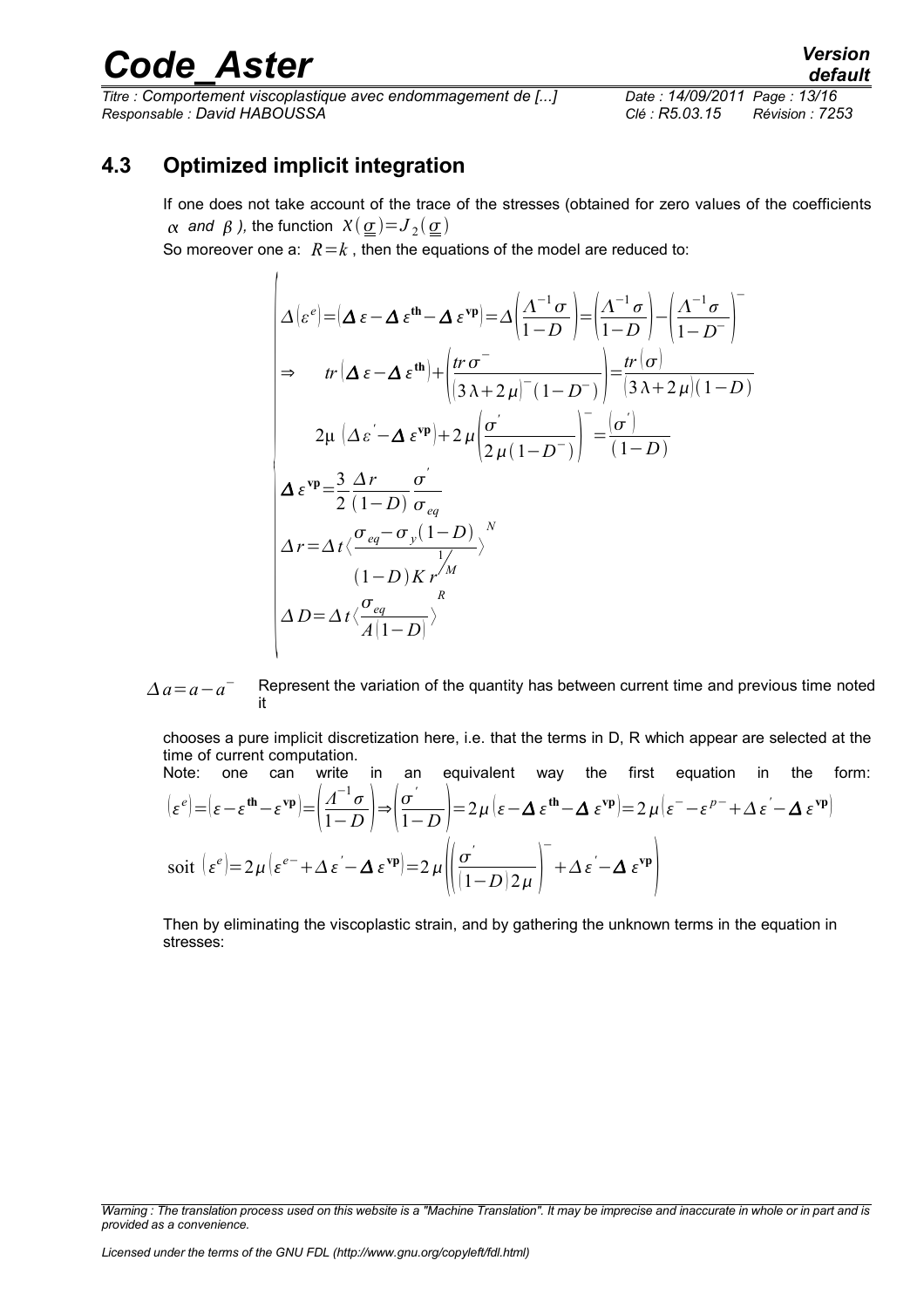$\overline{1}$ 

*Titre : Comportement viscoplastique avec endommagement de [...] Date : 14/09/2011 Page : 14/16 Responsable : David HABOUSSA Clé : R5.03.15 Révision : 7253*

*R*

$$
tr(\sigma) = (3\lambda + 2\mu) \left[ \left( \frac{tr \sigma}{(3\lambda + 2\mu)(1 - D)} \right)^{-} + tr(\Delta \varepsilon - \Delta \varepsilon^{th}) \right]
$$
  
\n
$$
2\mu (\Delta \varepsilon^{vp}) = 2\mu \left( \frac{\sigma}{2\mu(1 - D)} \right)^{-} + 2\mu (A \varepsilon') - \frac{\sigma'}{(1 - D)} = s^e - \frac{\sigma'}{(1 - D)}
$$
  
\navec  $s^e = 2\mu \left( \frac{\sigma'}{2\mu(1 - D)} \right)^{-} + 2\mu (A \varepsilon')$   
\n
$$
2\mu \Delta \varepsilon^{vp} = \frac{3}{2} 2\mu \frac{dr}{(1 - D)} \frac{\sigma'}{\sigma_{eq}} = s^e - \frac{\sigma'}{(1 - D)}
$$
  
\n
$$
\frac{dr}{dt} = \left| \frac{\sigma_{eq}}{\frac{(1 - D)}{K r^{/M}}} \right|_{\infty} \Leftrightarrow K \left( \frac{dr}{dt} \right)^{1/2} r^{1/2} + \sigma_y = \frac{\sigma_{eq}}{(1 - D)} \text{ si } \frac{\sigma_{eq}}{(1 - D)} \ge \sigma_y, \quad Ar = 0 \text{ sinon}
$$
  
\n
$$
AD = At \left( \frac{\sigma_{eq}}{A(1 - D)} \right)^R \Leftrightarrow AD = At \left( \frac{1}{A} \left( K \left( \frac{dr}{dt} \right)^{1/2} r^{1/2} + \sigma_y \right) \right)^R
$$

In this case one can simplify this system of equations while bringing back oneself to only one equation in  $\Delta r$ , in the following way:

$$
\Delta r \text{ solution of: } \begin{bmatrix} K \left( \frac{\Delta r}{\Delta t} \right)^{1/N} r^{1/M} + \sigma_Y + \frac{3\mu \Delta r}{1 - D} = s_{eq}^e & \text{si } \frac{\sigma_{eq}}{1 - D} \ge \sigma_Y, \\ 2r = 0 & \text{sinon} \end{bmatrix}
$$

$$
\frac{\sigma'}{1 - D} \left( 1 + \frac{3\mu \Delta r}{\sigma_{eq}} \right) = s^e \Rightarrow \sigma_{eq} + 3\mu \Delta \frac{r}{1 - D} = s_{eq}^e
$$

$$
\text{where } \Delta D \text{ is a function of } \Delta r \text{ defined by } \Delta D = \Delta t \left( \frac{1}{A} \left( K \left( \frac{\Delta r}{\Delta t} \right)^{1/N} r^{1/M} + \sigma_Y \right) \right)^R
$$

Numerically, one multiplies this equation by the term in  $\overline{\Delta t}^{1/N}$  (to avoid the concern when time step tends towards 0), and by  $1-D$  :

$$
\Delta r \text{ solution de :}
$$
  

$$
f(\Delta r) = (1 - D) \Big( K(\Delta r)^{1/N} r^{1/M} + \sigma_y (\Delta t)^{1/N} \Big) + 3 \mu \Delta r (\Delta t)^{1/N} - (1 - D) s^{eq} (\Delta t)^{1/N} = 0
$$

In fact, D cannot increase up to 1, but is restricted with 0.99, which makes it possible to avoid singular tangent matrixes.

To find the solution of this equation, one uses a method of secant, after having obtained a framing. The function  $f$  is negative into 0 by construction. It is a question of seeking a higher limit for which *f* is positive.

*default*

*Warning : The translation process used on this website is a "Machine Translation". It may be imprecise and inaccurate in whole or in part and is provided as a convenience.*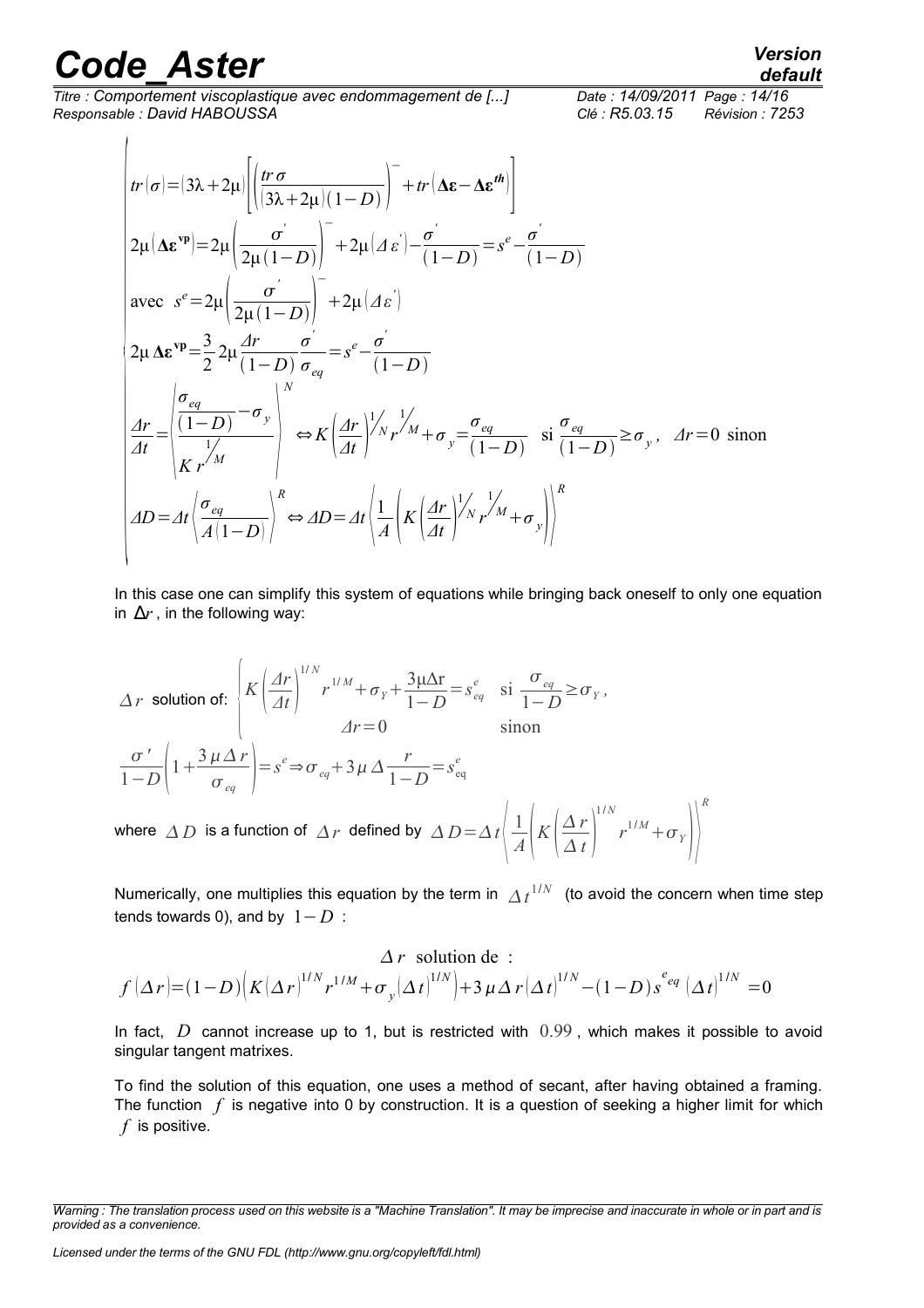*Titre : Comportement viscoplastique avec endommagement de [...] Date : 14/09/2011 Page : 15/16 Responsable : David HABOUSSA Clé : R5.03.15 Révision : 7253*

*default*

$$
\left\{\Delta r = -\frac{(1-D)}{3\mu} \left(K \left(\frac{\Delta r}{\Delta t}\right)^{1/\lambda} r^{1/\lambda} + \sigma_{y}\right) + \frac{(1-D)}{3\mu} s^{e_{eq}} \le \frac{(1-D)}{3\mu} s^{e_{eq}} \le \frac{1}{3\mu} s^{e_{eq}}
$$

If  $f\left(\frac{1}{3}\right)$  $3 \mu$  $\left| \frac{e}{e} e q \right| > 0$  , then the framing is well defined. The solution is sought in an interval defined by

the limits:  $\left[0, \frac{1}{2}\right]$ 3μ  $\left[ \begin{array}{c} e \\ s \end{array} \right]$ .

If not, it is necessary to seek a higher limit making the function positive. However this function admits two solutions in general: on the following curve the function in  $f(\Delta r)$  two typical cases is represented: for a situation where *D* is small, and for a situation where *D* is close to 1. It is noted that the function crosses the x-axis twice. The solution which one seeks is that which corresponds to  $Ar$  minimum.



Allure de f(dR) dans le cas ou D est proche de 1

With this intention, since  $f\left(\frac{1}{3}\right)$  $3\,\mu$  $\left| \int_{0}^{e_{eq}} \right| < 0$  , one calculates derivative of  $f$ . If east is positive one increases the higher limit until finding a value such as  $f$  is positive. If the derivative is negative, one decreases the value of the limit to obtain  $f > 0$ . One applies then the method of rope.

The accuracy chosen for the resolution is of RESI\_INTE\_RELA  $* f(0)$ .

Once the value of  $\Delta r$  obtained, one has immediately that of  $\Delta D$ , then the deviator of the stresses is calculated by:

$$
\sigma^{'}\!=\!\!(1\!-\!D)\! \left(1\!+\!\frac{3\,\mu\,\Delta\,r}{\sigma_{eq}}\right)^{\!-1} s^e
$$

and traces it by:

$$
tr(\Delta \varepsilon - \Delta \varepsilon^{\text{th}}) + \left(\frac{tr \sigma^{-}}{(3\lambda + 2\mu)^{-}(1 - D^{-})}\right) = \frac{tr(\sigma)}{(3\lambda + 2\mu)(1 - D)}
$$

*Licensed under the terms of the GNU FDL (http://www.gnu.org/copyleft/fdl.html)*

*Warning : The translation process used on this website is a "Machine Translation". It may be imprecise and inaccurate in whole or in part and is provided as a convenience.*